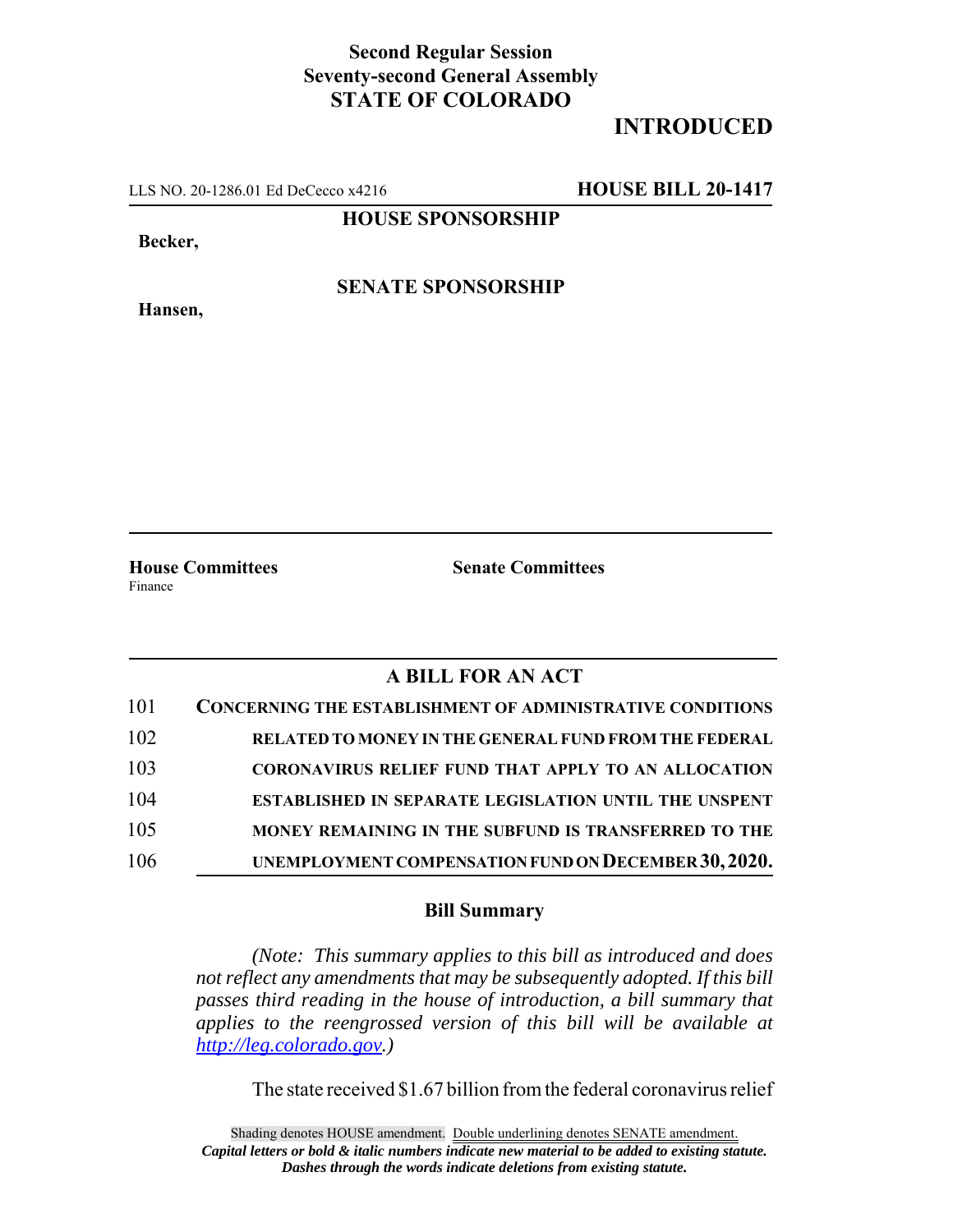fund created in the federal "Coronavirus Aid, Relief, and Economic Security Act of 2020" (CARES Act), and the governor allocated \$70 million of these federal funds to the general fund for further allocation by the general assembly for any permissible uses under the CARES Act. The state controller has set aside this money in a special account, known as the care subfund.

The bill codifies the care subfund (subfund) in the general fund and reiterates the requirement that the money in the subfund can only be used as permitted under the CARES Act. Any state department that receives an appropriation from the subfund is required to comply with any reporting and record-keeping requirements established by the state controller or the office of state planning and budgeting. Any appropriations from the subfund are excluded from the base for purposes of calculating the state reserve for fiscal year 2020-21.

The bill establishes that any unexpended amounts before the close of business on December 30, 2020, revert to the subfund and the state treasurer is directed to transfer such amount to the unemployment compensation fund, which is a permissible use of the federal funds.

1 *Be it enacted by the General Assembly of the State of Colorado:*

2 **SECTION 1.** In Colorado Revised Statutes, **add** 24-75-224 as

3 follows:

4 **24-75-224. Care subfund - creation - administration - transfer**

 **- legislative declaration.** (1) THE CARE SUBFUND IS CREATED IN THE GENERAL FUND. THE SUBFUND CONSISTS OF SEVENTY MILLION DOLLARS TRANSFERRED TO THE GENERAL FUND IN ACCORDANCE WITH THE GOVERNOR'S EXECUTIVE ORDER D 2020 070. MONEY IN THE SUBFUND IS SUBJECT TO APPROPRIATION BY THE GENERAL ASSEMBLY FOR ALLOWABLE EXPENDITURES UNDER SECTION 42 U.S.C. 801 (d).

 (2) A STATE DEPARTMENT THAT RECEIVES AN APPROPRIATION FROM THE CARE SUBFUND SHALL COMPLY WITH ANY REPORTING OR RECORD-KEEPING REQUIREMENTS ESTABLISHED BY THE STATE CONTROLLER OR THE OFFICE OF STATE PLANNING AND BUDGETING FOR THE FEDERAL FUNDS INCLUDED IN THE SUBFUND.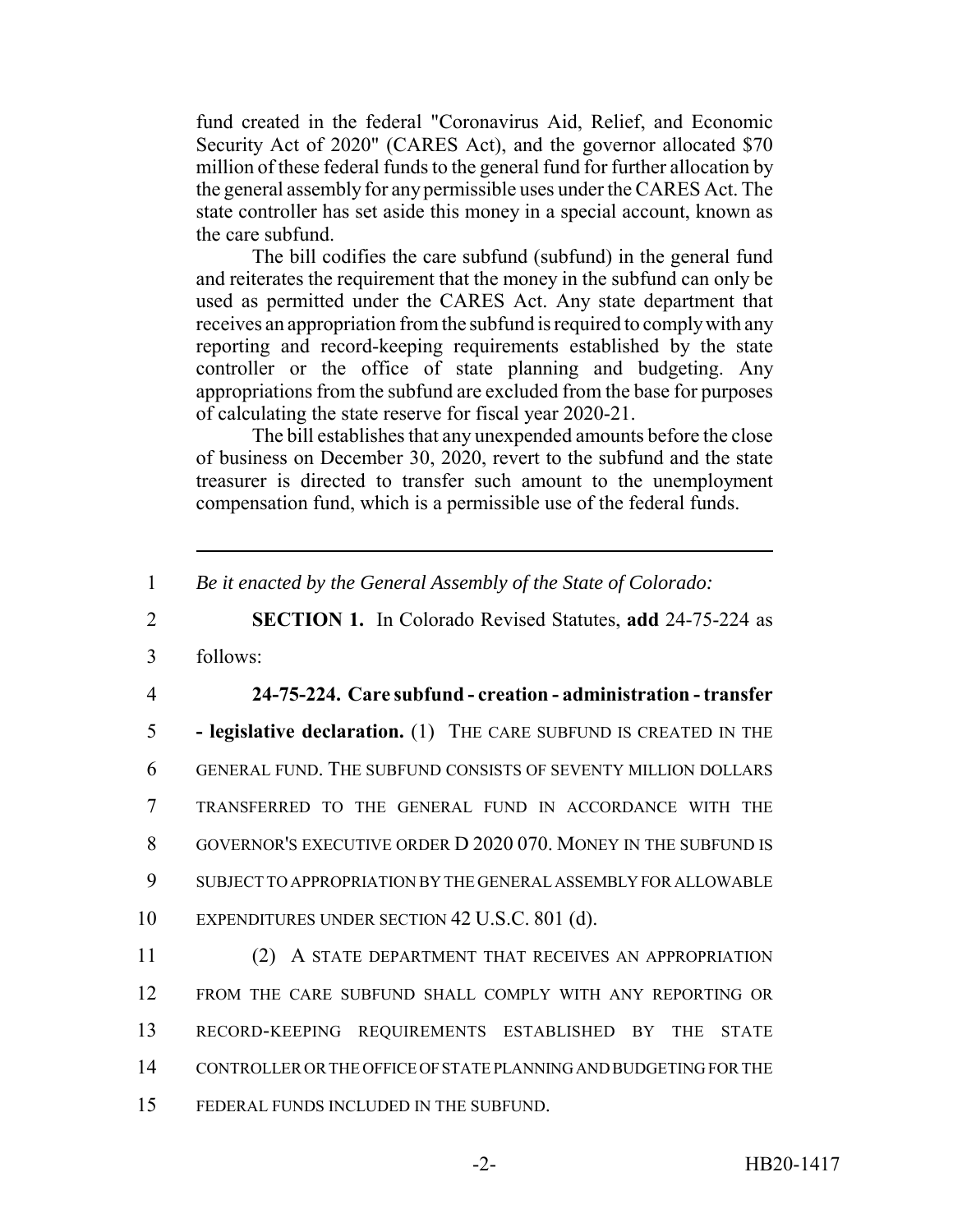(3) (a) JUST PRIOR TO THE CLOSE OF BUSINESS ON DECEMBER 30, 2 2020, ANY UNEXPENDED APPROPRIATIONS FROM THE CARE SUBFUND REVERT TO THE SUBFUND, AND THE STATE TREASURER SHALL TRANSFER THE FINAL BALANCE IN THE SUBFUND TO THE UNEMPLOYMENT COMPENSATION FUND, CREATED IN SECTION 8-77-101 (1).

(b) THE GENERAL ASSEMBLY HEREBY FINDS AND DECLARES THAT:

 (I) THE PUBLIC HEALTH EMERGENCY CAUSED BY COVID-19 CAUSED A HISTORIC INCREASE IN UNEMPLOYMENT IN THE STATE AND THIS HAS CAUSED A DRAMATIC INCREASE IN THE NUMBER OF CLAIMS FOR 10 BENEFITS FROM THE UNEMPLOYMENT COMPENSATION FUND;

 (II) AS A RESULT, IT IS ESTIMATED THAT THE UNEMPLOYMENT COMPENSATION FUND WILL HAVE A DEFICIT OF APPROXIMATELY TWO 13 BILLION DOLLARS BY THE END OF THE FISCAL YEAR 2020-21;

14 (III) THESE COSTS WILL NOT BE REIMBURSED BY THE FEDERAL GOVERNMENT, NOR ARE THEY ACCOUNTED FOR IN THE BUDGET APPROVED AS OF MARCH 27, 2020;

 (IV) THE UNITED STATES DEPARTMENT OF TREASURY HAS STATED THAT PAYMENTS TO THE STATE UNEMPLOYMENT INSURANCE FUND ARE AN ALLOWABLE USE OF THE MONEY FROM THE FEDERAL CORONAVIRUS RELIEF FUND, UNDER SECTION 42 U.S.C. 801 (d); AND

**(V)** THE TRANSFER FROM THE CARE SUBFUND TO THE STATE UNEMPLOYMENT COMPENSATION FUND IS A NECESSARY EXPENDITURE INCURRED DUE TO THE PUBLIC HEALTH EMERGENCY WITH RESPECT TO COVID-19.

 (c) THE MONEY TRANSFERRED FROM THE CARE SUBFUND IS NOT A GRANT TO THE UNEMPLOYMENT COMPENSATION FUND UNDER SECTION  $27 \qquad 24-77-102 \qquad (7)(b)(III).$